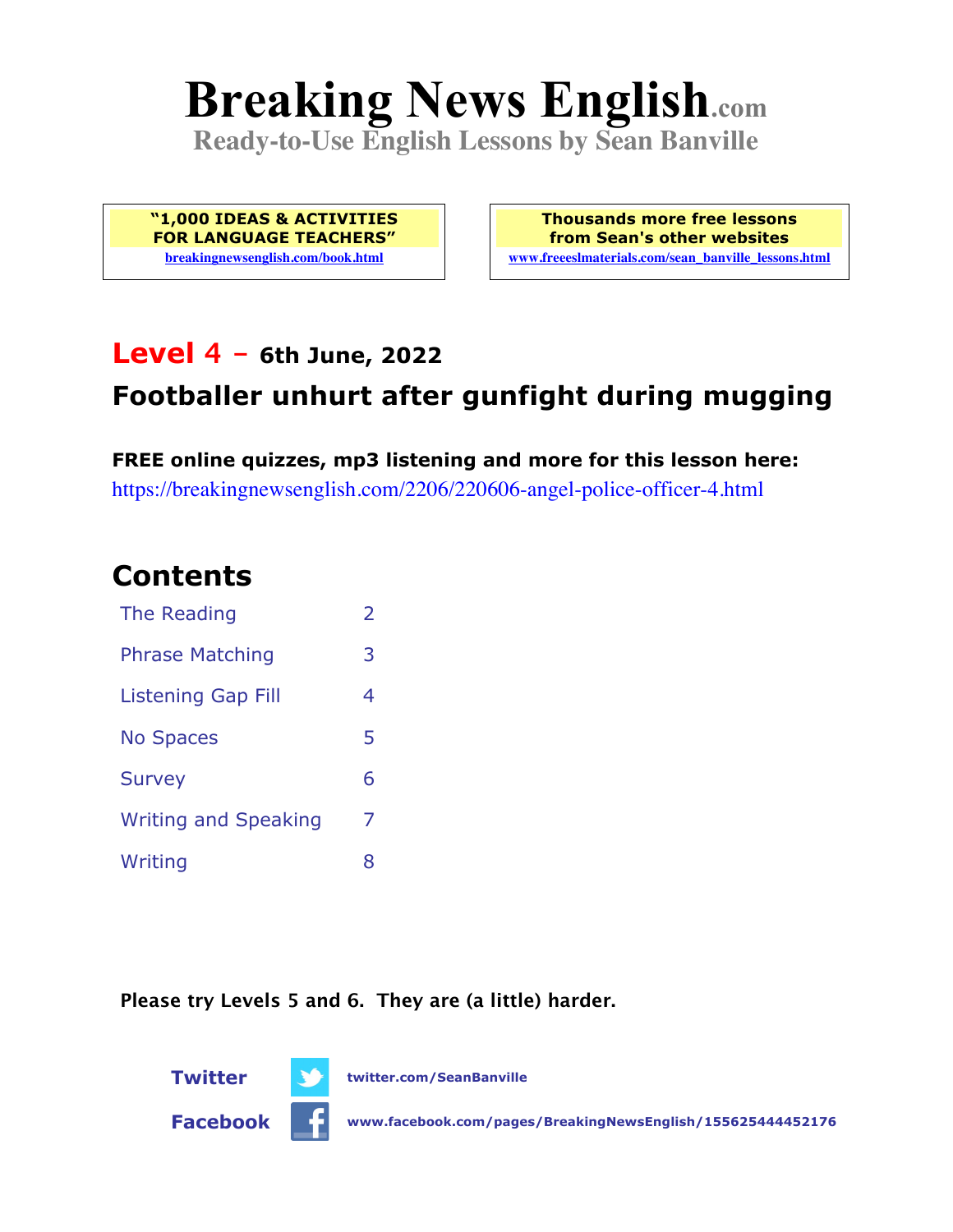# **THE READING**

From https://breakingnewsenglish.com/2206/220606-angel-police-officer-4.html

 A top footballer had a lucky escape thanks to an off-duty police officer's heroism. Brazil player Emerson Royal was outside a nightclub in Sao Paolo. He was taking photos with the officer. A man with a gun approached him and demanded his watch. The police officer sprang into action and chased the thief. The two got into a 29-shot gunfight. Royal escaped unharmed, but the police officer was shot in the back. He is recovering in hospital.

 Mr Royal said he is eternally grateful to the officer. He said: "God sends angels to Earth....This human being...risked his own life to save mine." Royal's father described the event as a "horror scene". He added: "It all happened in a flash and the adrenaline was running." High-profile footballers have become a target for criminals. The website "Insider" reported there have been over 20 assaults on soccer stars in Europe's top leagues since 2019.

Sources: https://www.**bbc.com**/news/world-latin-america-61685720 https://www.**marca.com**/en/football/tottenham/2022/06/03/629a4d5de2704e1f058b45c7.html https://www.**insider.com**/elite-soccer-stars-robbed-burgled-alarming-rate-experts-fear-deaths-2021-12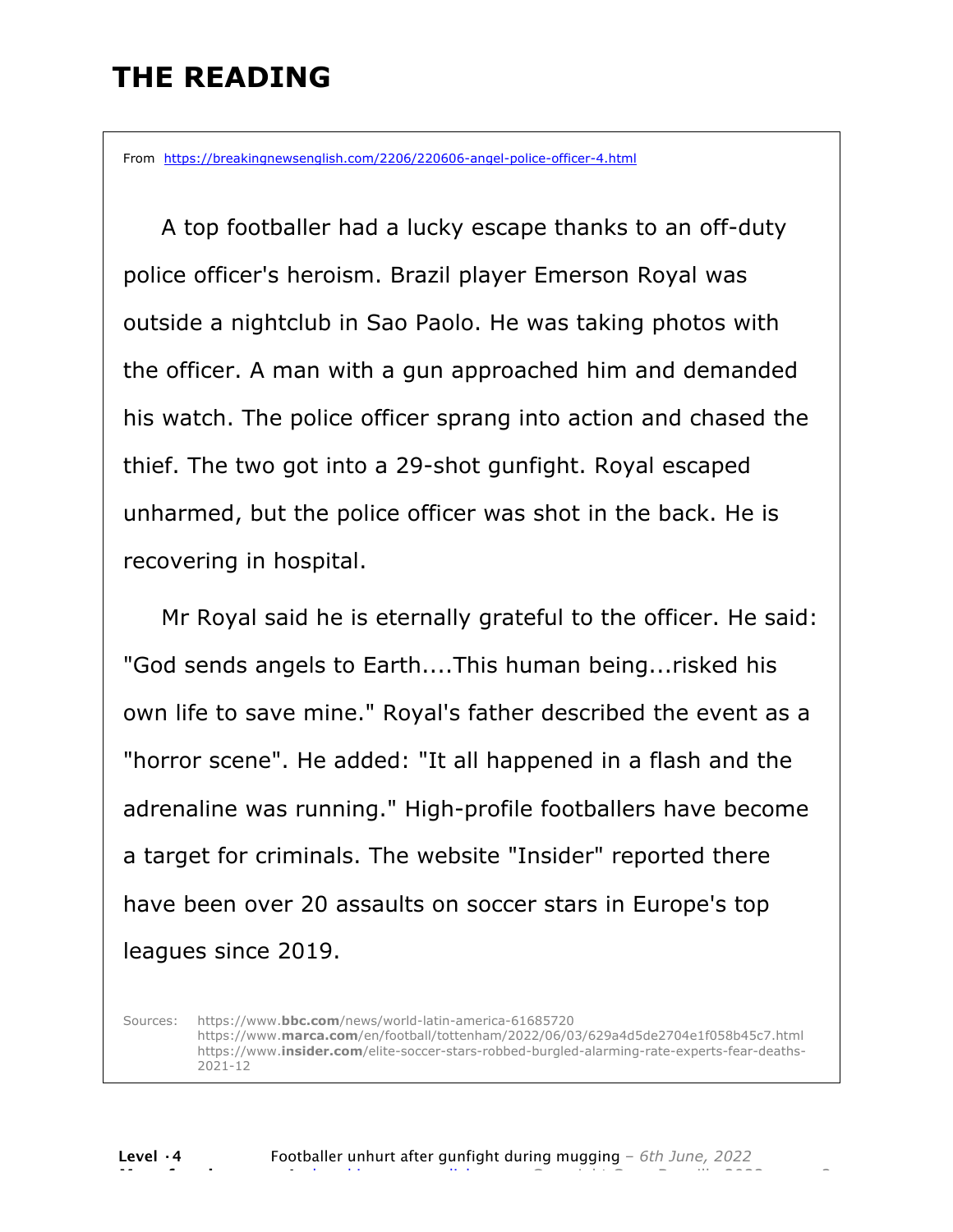# **PHRASE MATCHING**

From https://breakingnewsenglish.com/2206/220606-angel-police-officer-4.html

#### **PARAGRAPH ONE:**

- 1. A top footballer had a lucky
- 2. an off-
- 3. A man with a gun
- 4. The police officer sprang
- 5. The two got into a 29-
- 6. Royal escaped
- 7. shot
- 8. He is recovering

#### **PARAGRAPH TWO:**

| 1. he is eternally     |               | a. being           |
|------------------------|---------------|--------------------|
| 2. God sends           |               | b. was running     |
| 3. human               | $C_{\bullet}$ | scene              |
| 4. risked his own life |               | d. grateful        |
| 5. a horror            |               | e. in a flash      |
| 6. It all happened     |               | f. for criminals   |
| 7. the adrenaline      |               | g. angels to Earth |

8. a target

- a. in hospital
- b. shot gunfight
- c. duty police officer
- d. in the back
- e. into action
- f. escape
- g. unharmed
- h. approached him

h. to save mine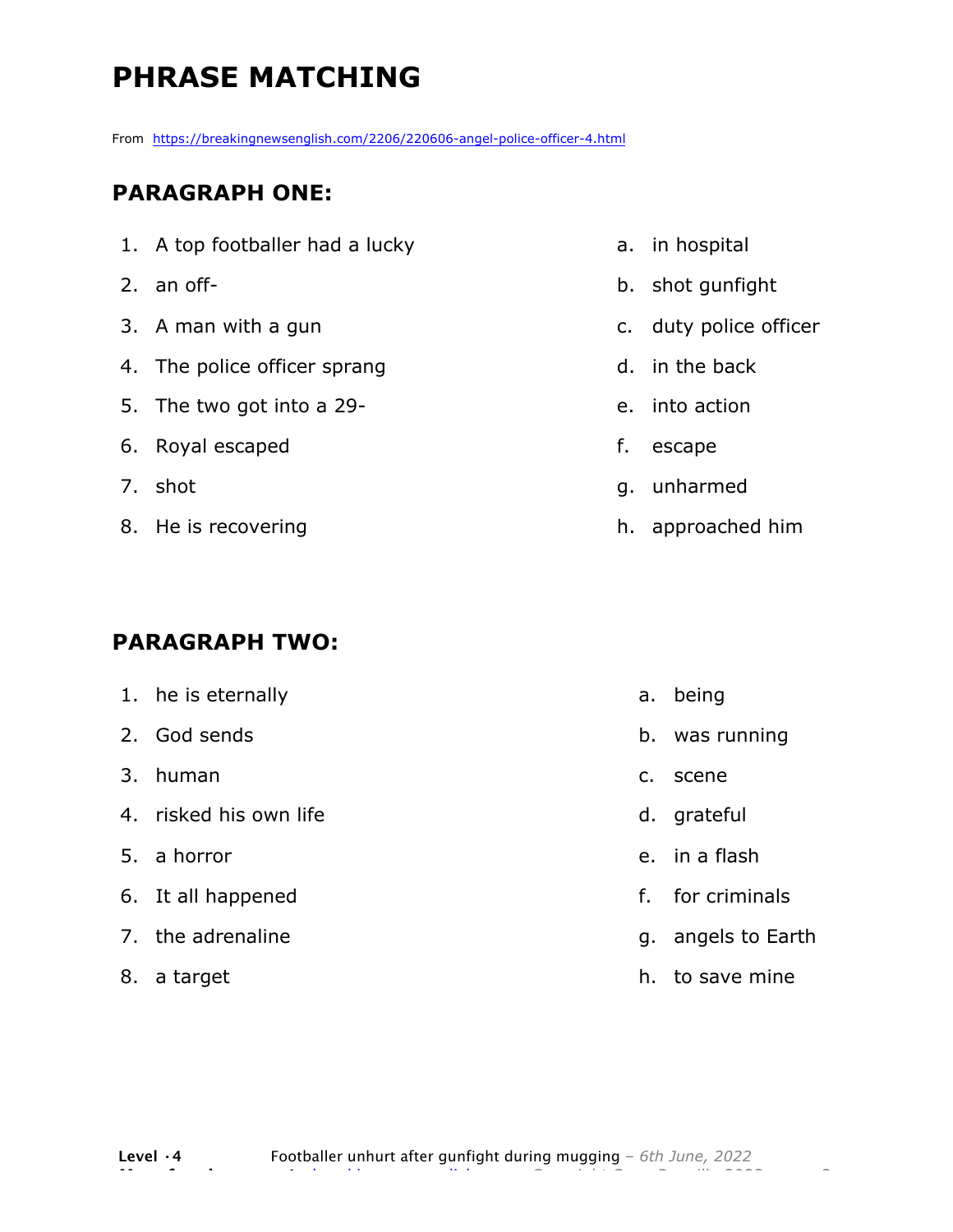# **LISTEN AND FILL IN THE GAPS**

From https://breakingnewsenglish.com/2206/220606-angel-police-officer-4.html

A top footballer had a (1) \_\_\_\_\_\_\_\_\_\_\_\_\_\_\_\_\_\_\_\_\_\_ to an off-duty (2) \_\_\_\_\_\_\_\_\_\_\_\_\_\_\_\_\_\_\_. Brazil player Emerson Royal was outside a nightclub in Sao Paolo. He was taking photos with the officer. A man with a gun (3) \_\_\_\_\_\_\_\_\_\_\_\_\_\_\_\_\_\_\_\_\_\_\_\_\_\_\_\_\_\_\_ demanded his watch. The police officer (4) \_\_\_\_\_\_\_\_\_\_\_\_\_\_\_\_\_\_\_ and chased the thief. The two got into a (5) \_\_\_\_\_\_\_\_\_\_\_\_\_\_\_\_\_\_\_. Royal escaped unharmed, but the police officer was shot in the back. He (6) \_\_\_\_\_\_\_\_\_\_\_\_\_\_\_\_\_\_\_\_\_\_\_\_\_\_\_\_ hospital. Mr Royal said he (7) **Notify 19 and Solution** to the officer. He said: "God sends angels to Earth....This (8) \_\_\_\_\_\_\_\_\_\_\_\_\_\_\_\_\_\_\_\_\_\_\_\_\_ his own life to save mine." Royal's father described the event as (9) \_\_\_\_\_\_\_\_\_\_\_\_\_\_\_\_\_\_\_. He added: "It all happened in a flash and the (10) \_\_\_\_\_\_\_\_\_\_\_\_\_\_\_\_\_\_\_." High-profile footballers have become a (11) \_\_\_\_\_\_\_\_\_\_\_\_\_\_\_\_\_\_\_. The website "Insider" reported there have been over 20 assaults on soccer stars in Europe's (12) \_\_\_\_\_\_\_\_\_\_\_\_\_\_\_\_\_\_\_ 2019.

**Level ·4** Footballer unhurt after gunfight during mugging *– 6th June, 2022* **More free lessons at** breakingnewsenglish.com - Copyright Sean Banville 2022 4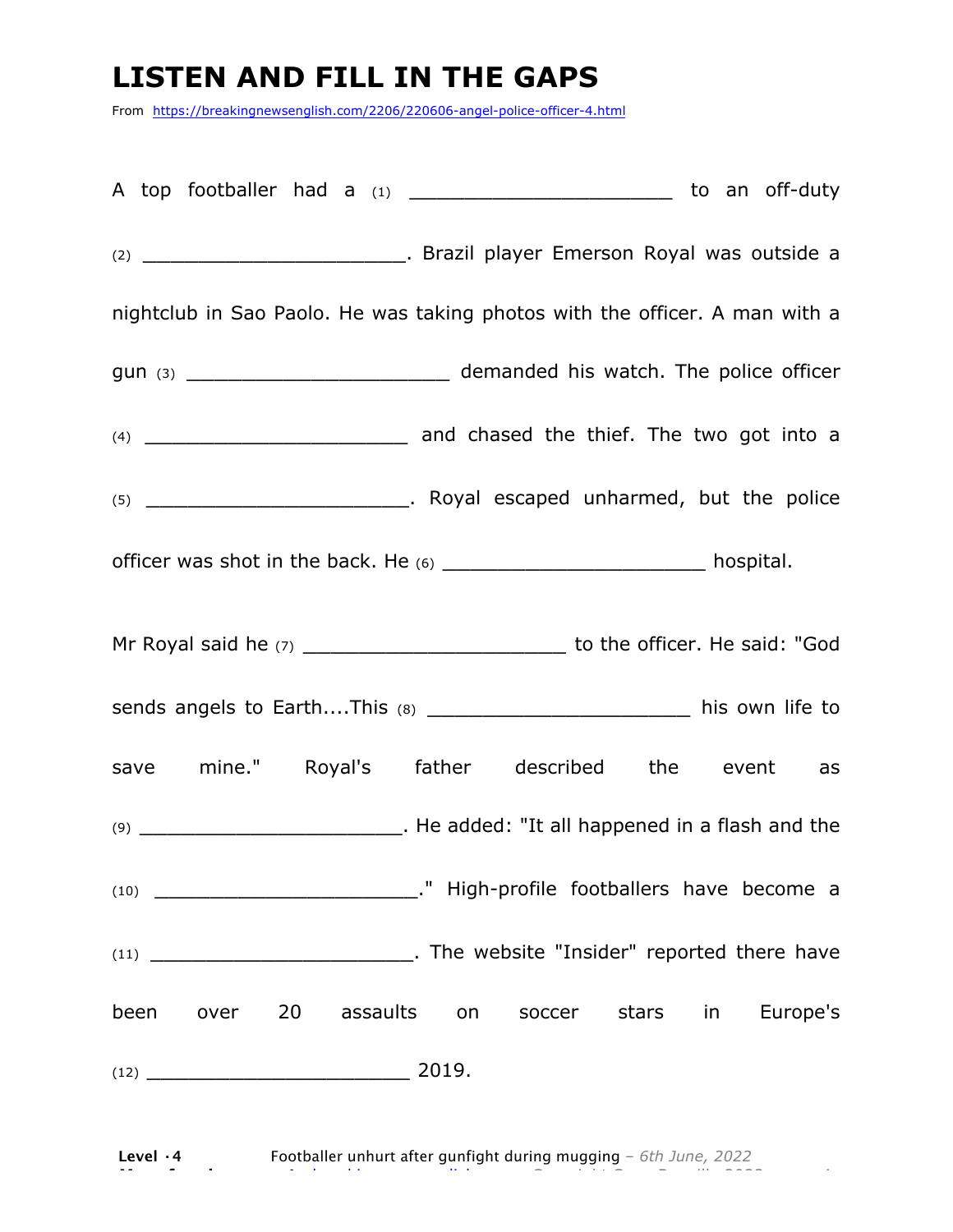# **PUT A SLASH ( / ) WHERE THE SPACES ARE**

From https://breakingnewsenglish.com/2206/220606-angel-police-officer-4.html

Atopfootballerhadaluckyescapethankstoanoff-dutypoliceofficer'sh eroism.BrazilplayerEmersonRoyalwasoutsideanightclubinSaoPaolo .Hewastakingphotoswiththeofficer.Amanwithagunapproachedhima nddemandedhiswatch.Thepoliceofficersprangintoactionandchasedt hethief.Thetwogotintoa29-shotgunfight.Royalescapedunharmed,b utthepoliceofficerwasshotintheback.Heisrecoveringinhospital.MrRo yalsaidheiseternallygratefultotheofficer.Hesaid:"Godsendsangelsto Earth....Thishumanbeing...riskedhisownlifetosavemine."Royal'sfat herdescribedtheeventasa"horrorscene".Headded:"Itallhappenedin aflashandtheadrenalinewasrunning."High-profilefootballershavebe comeatargetforcriminals.Thewebsite"Insider"reportedtherehavebe enover20assaultsonsoccerstarsinEurope'stopleaguessince2019.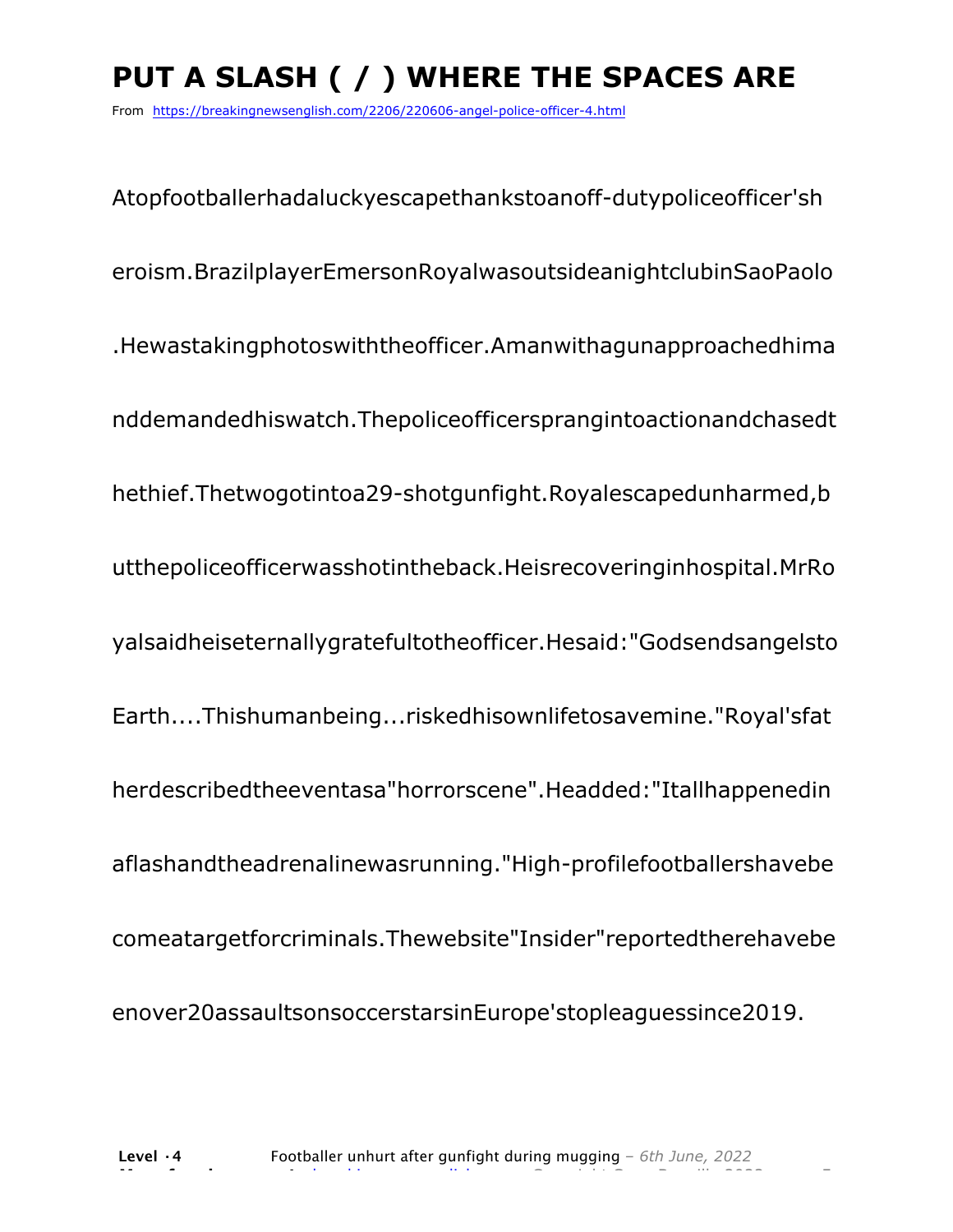# **POLICE OFFICERS SURVEY**

From https://breakingnewsenglish.com/2206/220606-angel-police-officer-4.html

Write five GOOD questions about police officers in the table. Do this in pairs. Each student must write the questions on his / her own paper.

When you have finished, interview other students. Write down their answers.

|      | STUDENT 1 | STUDENT 2 | STUDENT 3 |
|------|-----------|-----------|-----------|
| Q.1. |           |           |           |
| Q.2. |           |           |           |
| Q.3. |           |           |           |
| Q.4. |           |           |           |
| Q.5. |           |           |           |

- Now return to your original partner and share and talk about what you found out. Change partners often.
- Make mini-presentations to other groups on your findings.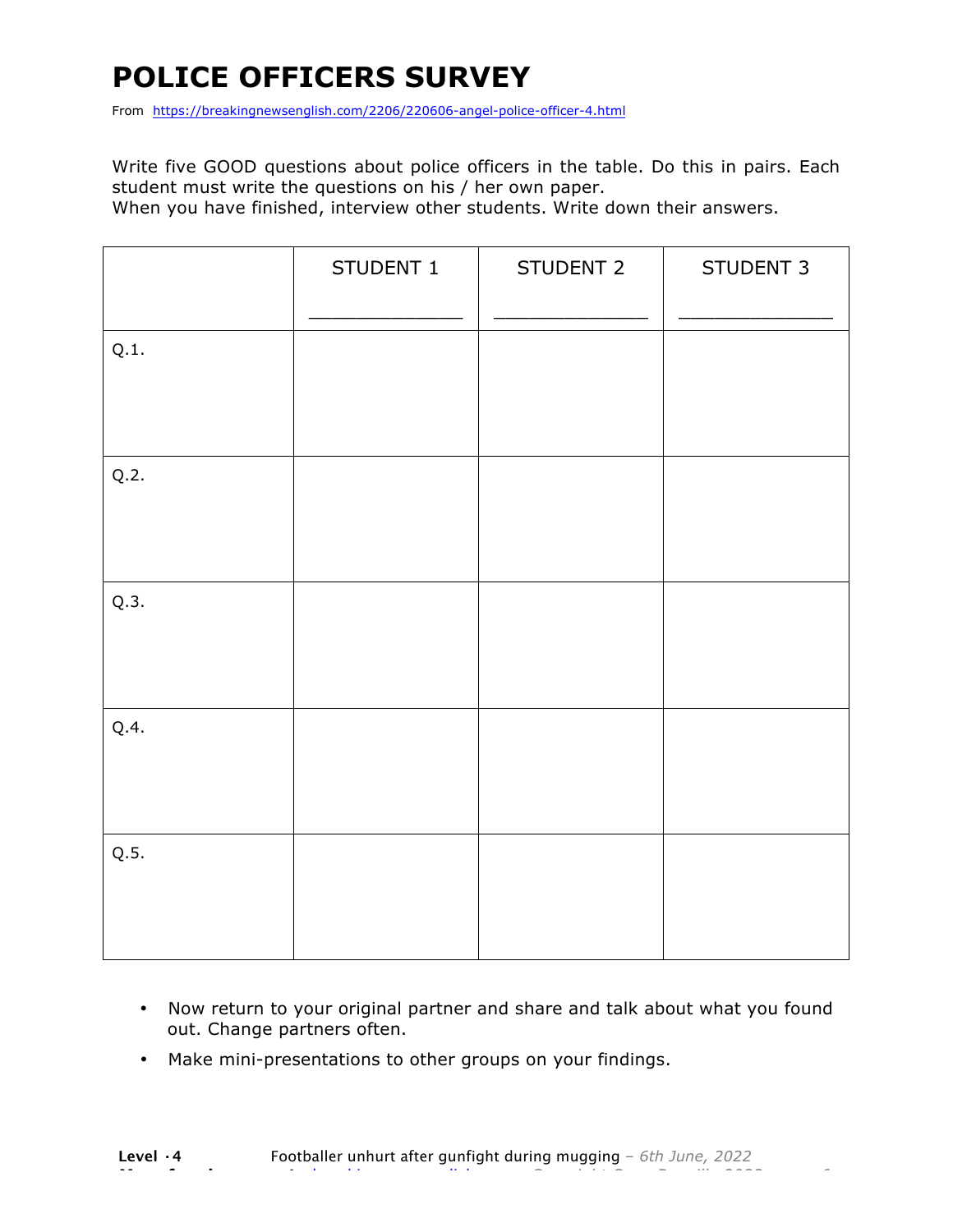# **WRITE QUESTIONS & ASK YOUR PARTNER(S)**

Student A: Do not show these to your speaking partner(s).

*Footballer unhurt after gunfight during mugging – 6th June, 2022* More free lessons at breakingnewsenglish.com

# **WRITE QUESTIONS & ASK YOUR PARTNER(S)**

-----------------------------------------------------------------------------

Student B: Do not show these to your speaking partner(s).

| a) |  |  |
|----|--|--|
| b) |  |  |
| c) |  |  |
| d) |  |  |
| e) |  |  |
| f) |  |  |
|    |  |  |